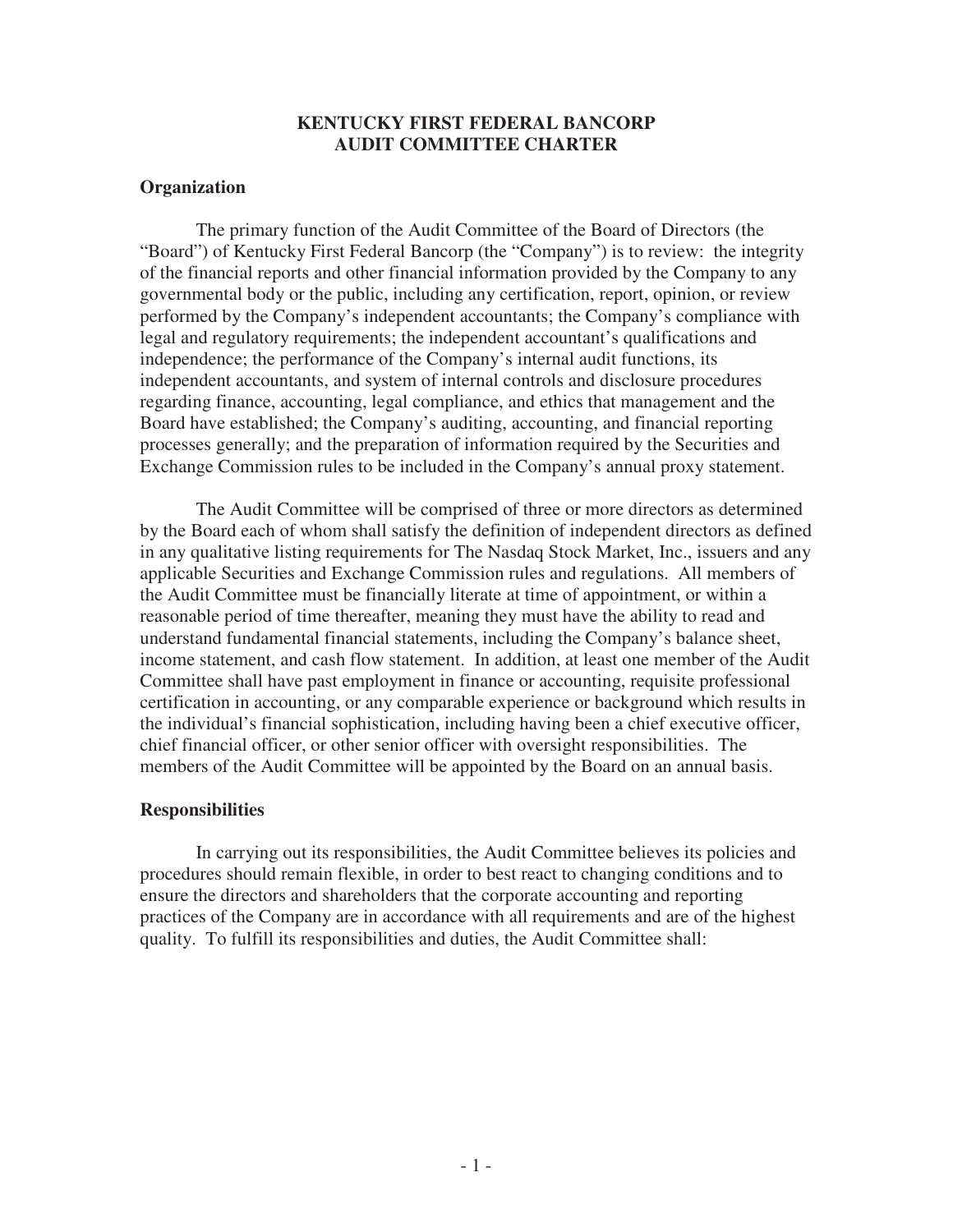- 1. Provide an open avenue of communication between management, the independent auditor, internal audit functions, and the Board.
- 2. Meet four times per year or more frequently as circumstances may require. A quorum of the Audit Committee shall be declared when a majority of the appointed members of the Audit Committee are in attendance.
- 3 The Audit Committee or the Audit Committee Chair acting on the Committee's behalf shall meet with the independent auditors and management at least quarterly to review the Company's financial statements. At least annually, the Committee will meet in full with the independent auditors. These meetings may be conducted by telephone. In meetings attended by independent auditors or by regulatory examiners, a portion of the meetings will be reserved for the Audit Committee to meet in closed session with these parties.
- 4. Keep written minutes of all meetings
- 5. Review with the independent auditor the work to be performed to assure completeness of coverage, reduction of redundant efforts, and the effective use of audit resources.
- 6. Review all significant risks or exposures to the Company found during audits performed by the independent auditor and internal audit function to ensure that these items are discussed with management. From these discussions, assess and report to the Board regarding how findings should be addressed.
- 7. Review recommendations from the independent auditor and internal audit function regarding internal controls and other matters relating to the accounting policies and procedures of the Company.
- 8. As needed, the chairman of the committee will submit a record of the meeting to the Board regarding any recommendations that the Committee may deem appropriate.
- 9. Ensure that the independent auditor discusses with the Audit Committee their judgments about the quality, not just the acceptability, of the Company's accounting principles as applied in the financial reports. The discussion should include such issues as the clarity of the Company's financial disclosures and degree of aggressiveness or conservatism of the Company's accounting principles and underlying estimates and other significant decisions made by management in preparing financial disclosures.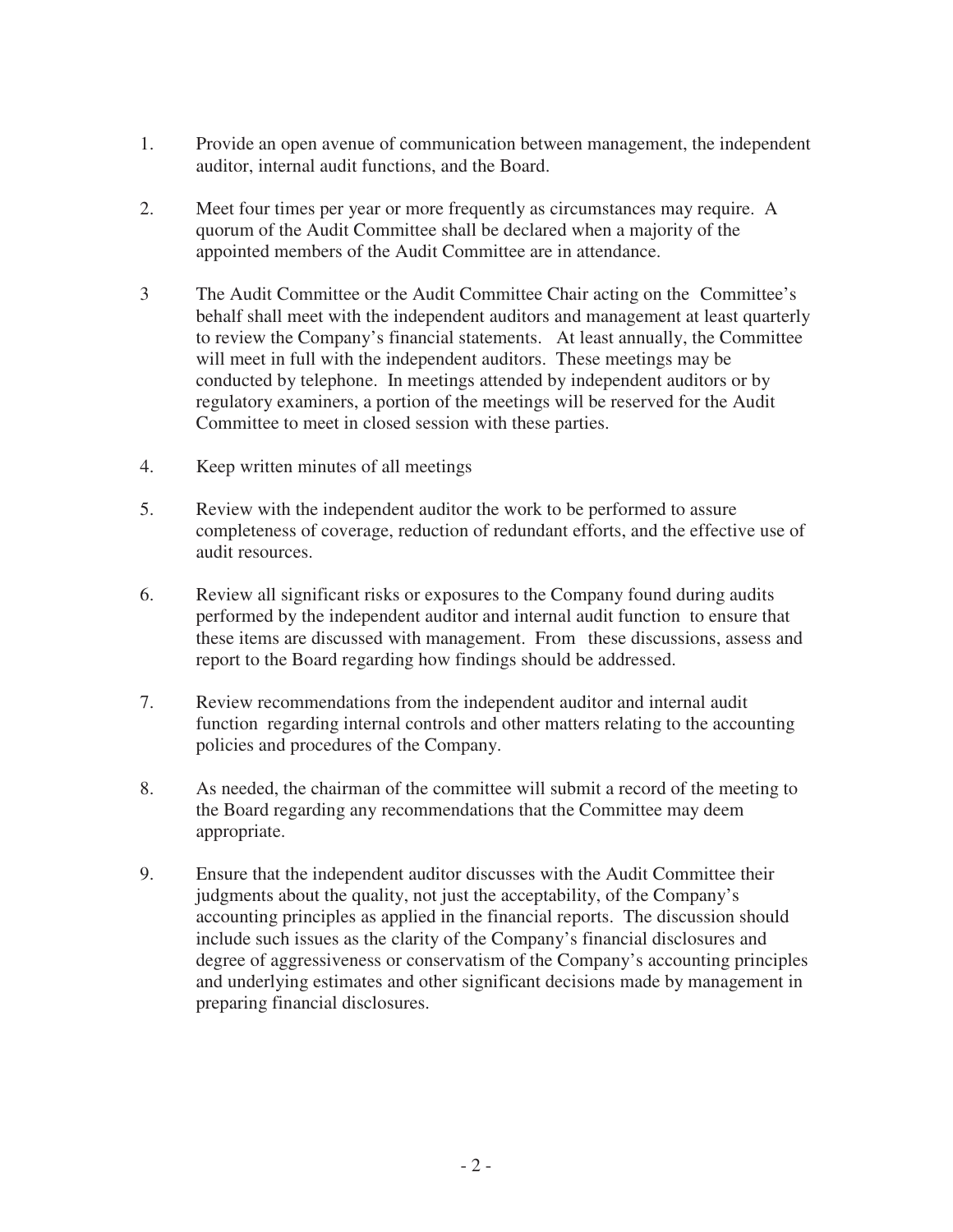- 10. Review the Company's audited annual financial statements and the independent auditor's opinion regarding such financial statements, including a review of the nature and extent of any significant changes in accounting principles.
- 11. Arrange for the independent auditors to be available to the full Board at least annually to discuss the results of the annual audit and the audited financial statements that are part of the annual report to shareholders.
- 12. Review with management, the independent auditor, management and legal counsel, legal and regulatory matters that may have a material impact on the financial statements.
- 13. Review with management and the independent auditor all interim financial reports filed pursuant to the Securities Exchange Act of 1934
- 14. Generally discuss earnings press releases and financial information as well as earnings guidance provided to analysts and rating agencies, if applicable.
- 15. Select the independent auditor, considering the independence and effectiveness, and be solely responsible for their compensation, oversight, and retention including resolution of disagreements between management and the auditor regarding financial reporting) for the purpose of preparing or issuing an audit report or related work, and each such registered public accounting firm shall report directly to the audit committee. The Audit Committee should confirm the independence of the independent auditor by requiring them to disclose in writing all relationships that, in the auditor's professional judgment, may reasonably be thought to bear on the ability to perform the audit independently and objectively.
- 16. Review the performance of the independent auditor
- 17. Supervise the internal audit function performed at the two subsidiary banks. The internal auditor and/or internal audit coordinator will report directly to the committee regarding significant findings from the internal audit or related processes.